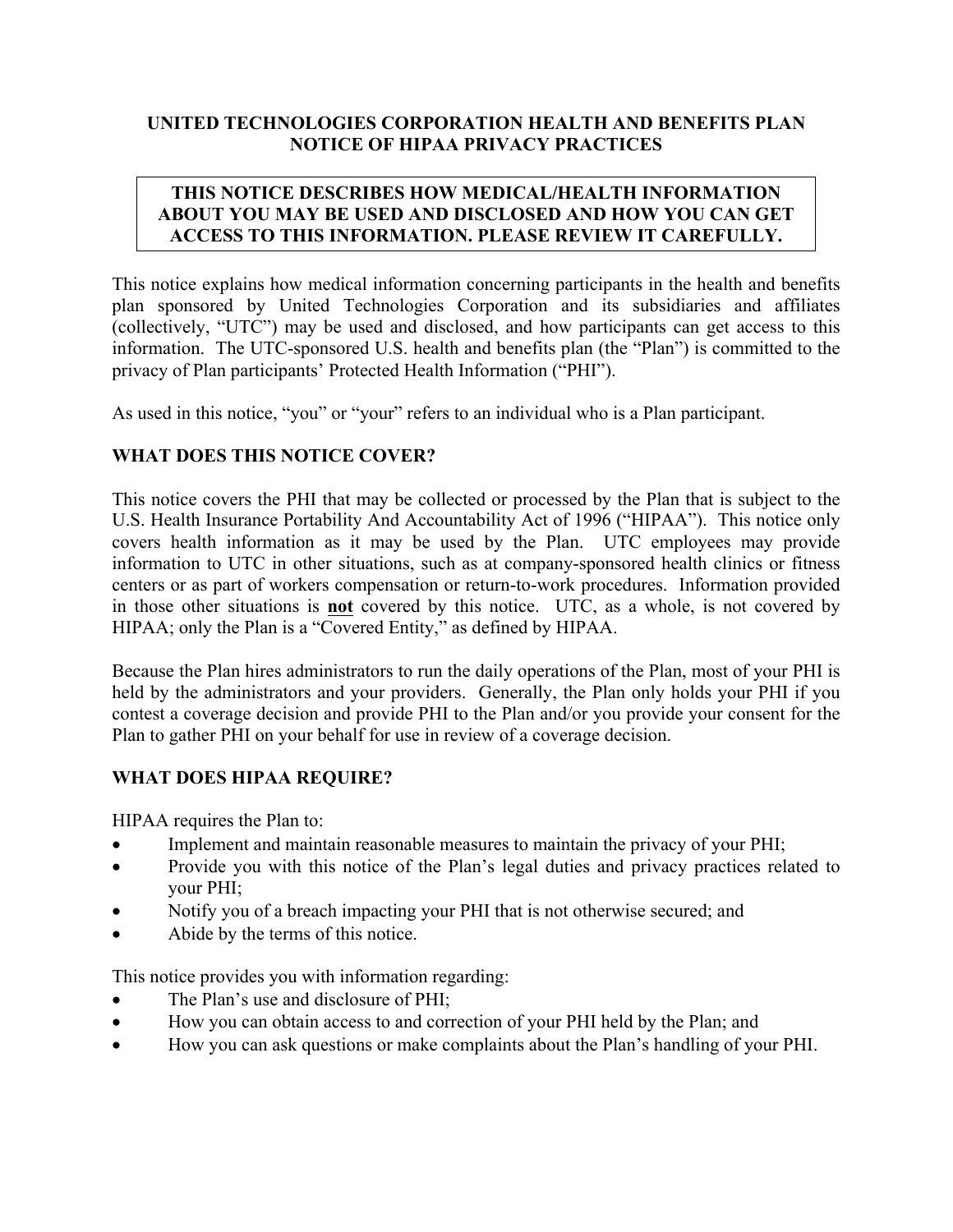# **HOW WILL THE PLAN USE OR DISCLOSE YOUR PHI?**

The Plan, or third parties that assist in the administration of Plan claims, will use and disclose your PHI to carry out **treatment**, **payment**, and **health care operations**, as described further below. The Plan also may disclose PHI to UTC for treatment, payment, and healthcare operations, to the extent UTC is involved in administering the Plan.

**For Treatment.** The Plan may use and disclose your health information in providing you with treatment and services and coordinating your care and may disclose information to providers involved in your care. For example, the Plan might disclose information about your prior treatment to a provider to determine if a pending treatment may conflict with another treatment you are already undergoing.

**For Payment.** Payment includes actions to make coverage determinations and payment (such as claims management, subrogation, billing, plan reimbursement, reviews for medical necessity, utilization review and pre-authorizations). For example, the Plan may tell your physician whether you are eligible for coverage, or may share your information with a utilization review or precertification service provider.

**For Health Care Operations.** The Plan may use and disclose your health information as necessary for the operation of the Plan, such as quality assessment, reviewing the competence of health care professionals, premium rating, underwriting, management, and business planning, disease management, case management, conducting or arranging for medical review, and legal services and auditing functions. For example, the Plan may use information about your claims in order to audit the accuracy of a third party administrator's claims processing functions. The Plan may not use or disclose your genetic information for underwriting purposes.

More specifically, the Plan may use or disclosure your PHI to:

- Provide you with services to coordinate available care options;
- Manage payment and coverage determinations in cases of a challenge to the decision of a Plan administrator;
- Assess and offer benefits, such as reviewing the appropriateness of benefits offered, evaluating Plan costs, and Plan auditing;
- Address a request made by you;
- Transfer the assets of some or all of the business, such as in the case of bankruptcy, a stock purchase, or other asset transfer; and
- Comply with the law and prosecute and defend its legal rights.

## **WITH WHOM WILL THE PLAN SHARE YOUR PHI?**

The Plan will share your PHI with:

• **Other Covered Entities.** The Plan may disclose your PHI to health care providers and Plan administrators to demonstrate your eligibility for benefits, assist with treatment and payment activities, or coordinate of benefits.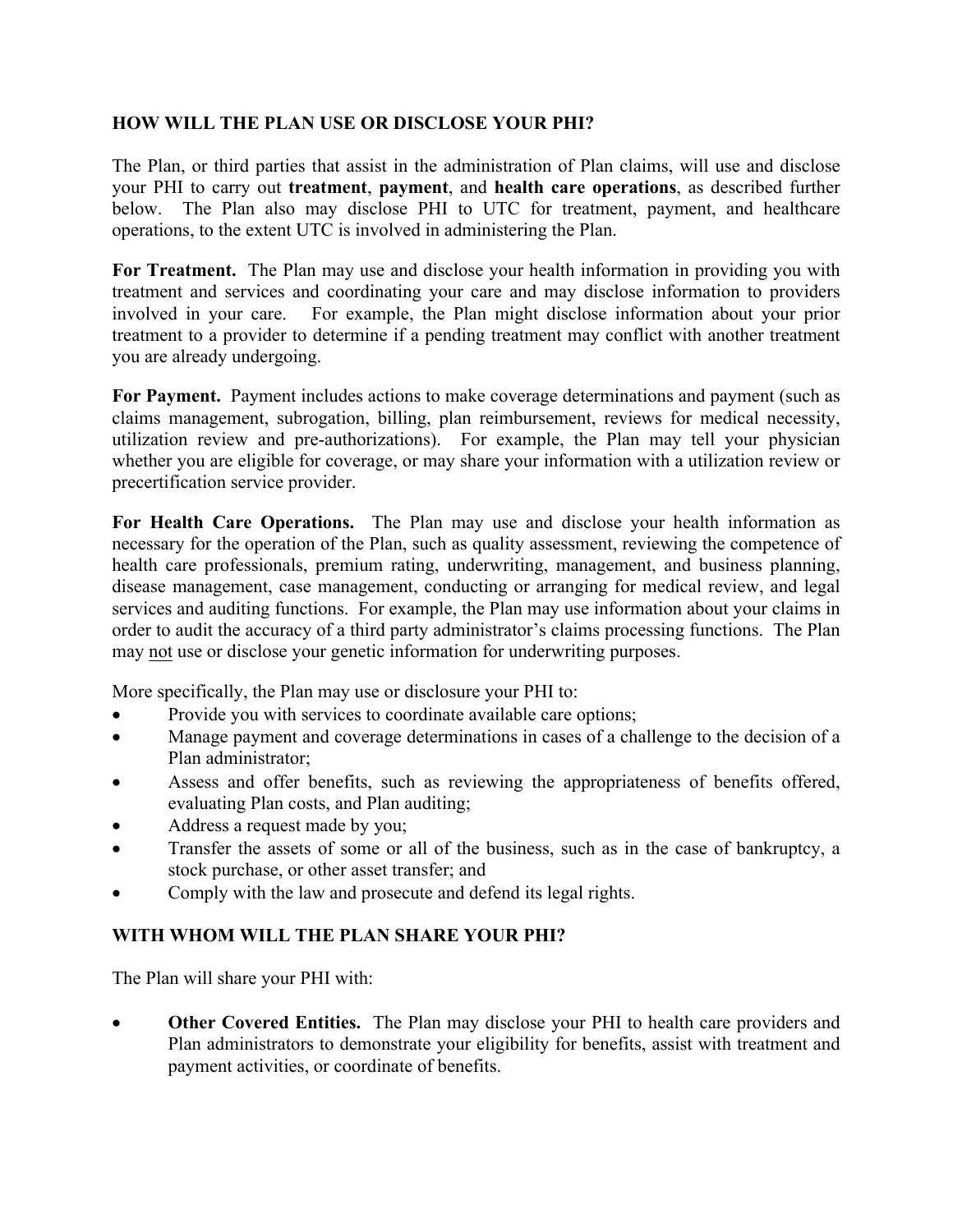- **Business Associates.** The Plan contracts with service providers called "Business Associates" – to perform functions on behalf of the Plan. The Plan must enter in agreements with Business Associates requiring them to protect the privacy of your PHI. As an example of a Business Associate, the Plan contracts companies to perform the administrative services necessary to pay your medical claims.
- **Individuals Involved in Your Care or Payment for Your Care.** Unless you object, the Plan may disclose your PHI to a family member, close personal friend or other person you identify who is involved in your care. The Plan may also disclose your PHI to an entity participating in disaster relief efforts to help notify your family about your location, general condition or status. If you are unable to agree to these disclosures due to emergency circumstances or because you are not present at the time, the Plan may then determine, using professional judgment, that disclosure is in your best interest.
- As Required By Law. The Plan may use or disclose your health information when required by law to do so.
- **Public Health Activities.** The Plan may disclose your health information for public health activities. These activities may include, for example, reporting to a public health authority for preventing or controlling disease, injury or disability; reporting reactions to medications or problems with products; child abuse or neglect or reporting births and deaths.
- **Reporting Victims of Abuse, Neglect or Domestic Violence.** The Plan may disclose your PHI when reasonable cause exists to believe that you may be a victim of abuse or domestic violence, and if the disclosure is authorized by law. If such a disclosure is made, the Plan will promptly inform you, unless informing you would cause a risk of serious harm.
- **Health Oversight Activities.** The Plan may disclose your PHI to a health oversight agency for activities authorized by law, such as audits, investigations, inspections and licensure actions or for activities involving government oversight of the health care system.
- **To Avert a Serious Threat to Health or Safety.** When necessary to prevent a serious threat to your health or safety or the health or safety of the public or another person, and when consistent with standards of ethical conduct, the Plan may use or disclose your PHI, limiting disclosures to someone able to help lessen or prevent the threatened harm.
- **Judicial and Administrative Proceedings.** The Plan may disclose your health PHI in response to a court or administrative order, subpoena, discovery request, or other lawful process if the Plan receives evidence that the party requesting the information has made reasonable efforts either (i) to notify you of the request, so you have a chance to object, or (ii) to secure a qualified protective order.
- Law Enforcement. The Plan may disclose your PHI for certain law enforcement purposes, including, for example, to comply with reporting requirements; to comply with a court order, warrant, or similar legal process; or to answer certain requests for information concerning crimes.
- **Research.** The Plan may use or disclose your PHI for research purposes if the privacy aspects of the research have been reviewed and approved, if the researcher is collecting information in preparing a research proposal, if the research occurs after your death, or if you authorize the use or disclosure.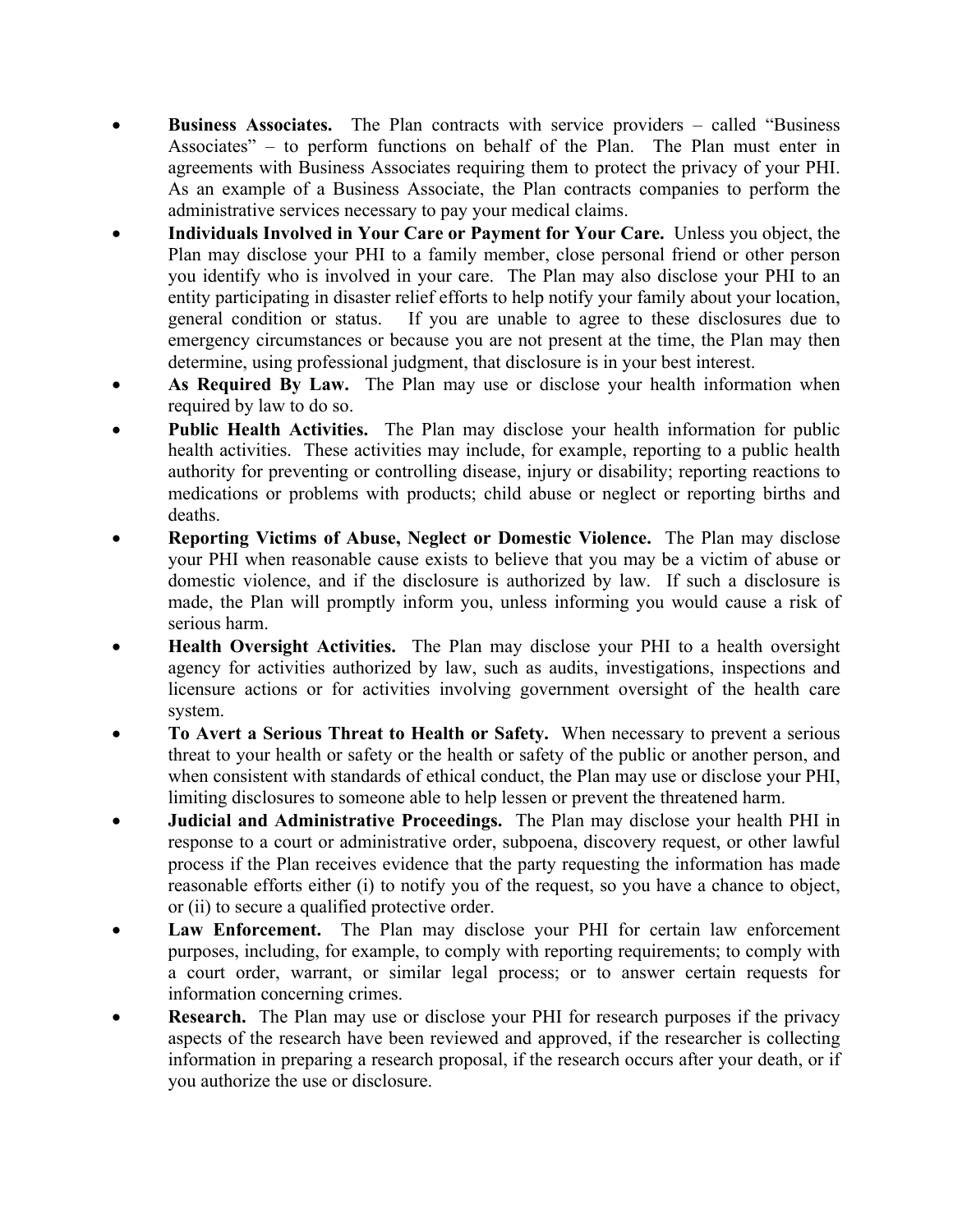- **Coroners, Medical Examiners, Funeral Directors, Organ Procurement Organizations.** The Plan may release your PHI to a coroner, medical examiner, and funeral director or, if you are an organ donor, to an organization involved in the donation of organs and tissue.
- **Military, Veterans and other Specific Government Functions.** If you are a member of the armed forces, the Plan may use and disclose your PHI as required by military command authorities. The Plan may disclose health information for national security purposes or as needed to protect the President of the United States or certain other officials or to conduct certain special investigations.
- **Workers' Compensation.** The Plan may use or disclose your PHI to comply with laws relating to workers' compensation or similar programs, including without limitation to address workers' compensation claims.
- **Third parties insurers.** In certain circumstances, there may be third parties who may have responsibility for payment of your medical treatments, such as automobile or other insurance. The Plan may need to share your PHI to work with those other third parties to determine payment responsibility.
- **Disclosures to You.** The Plan is required to provide you with access to PHI in your designated record set when you request access to this information.
- **With your permission.** We will obtain your authorization for: (1) most uses and disclosures of psychotherapy notes (as defined by HIPAA); (2) uses and disclosures of your PHI for marketing purposes; and (3) disclosures that constitute a sale of your PHI. Except as described in this Notice, the Plan will use and disclose your health information only with your written Authorization. Any Authorization allowing the Plan to make uses or disclosures must specify the particular uses or disclosures that you will allow, and the permitted recipients of the information. You may revoke an Authorization in writing at any time. If you revoke an Authorization, the Plan will no longer use or disclose your health information for the purposes covered by that Authorization, except where the Plan has already relied on the Authorization.

# **WHAT ARE YOUR RIGHTS REGARDING YOUR PHI?**

You have the right to:

• **Access your PHI.** You have the right to inspect and obtain a copy of your clinical or billing records or other information that may be used to make decisions about your care ("your designated record set"), subject to some exceptions. In most cases the Plan may charge a reasonable fee for the costs of providing the requested information. The Plan may deny your request to inspect or receive copies in certain circumstances. Depending on the circumstances, you may have a right to have the denial reviewed. Remember that the Plan has limited PHI, as most of your PHI is maintained by the Plan's administrators and your healthcare providers. To the extent the Plan maintains your designated record set electronically, you also have the right to receive an electronic copy of such information. You may also direct us to send a copy directly to a third-party designated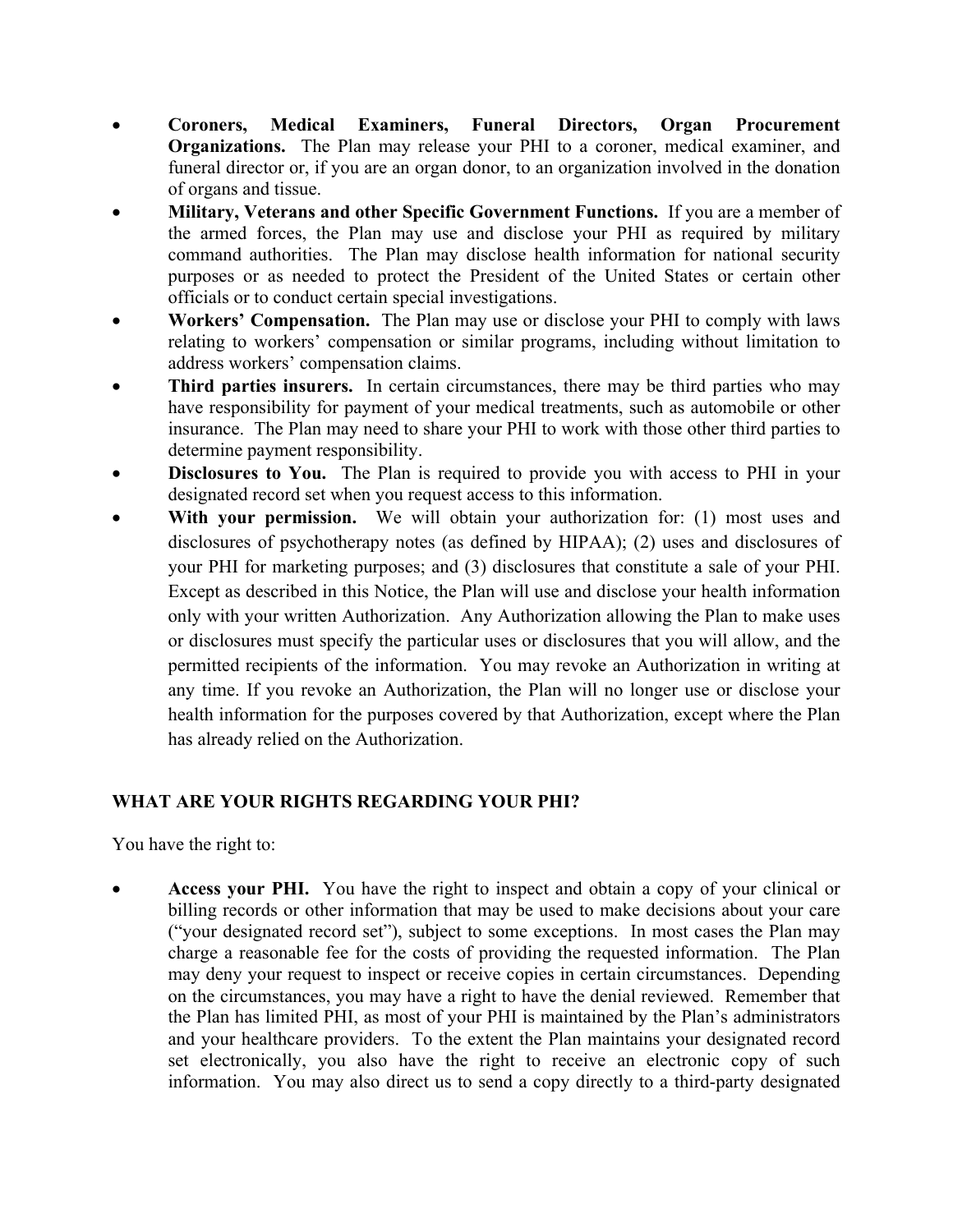by you. The Plan may charge a fee, consistent with applicable law, for its costs in responding to your request.

- Amend your PHI. If you believe that your PHI that is in the Plan's possession is incorrect or incomplete, you may ask the Plan to amend that information. You have the right to request amendment of your PHI for as long as the information is kept by or for the Plan. Your request must state the reason for the requested amendment. The Plan may deny your request for amendment in certain cases. If the Plan denies your request for amendment, it will give you a written denial that explains the basis for the denial. You or your personal representative may then submit a written statement disagreeing with the denial, and have that statement included with any future disclosures of your PHI.
- **Request an accounting of disclosures.** You have the right to receive an accounting of the Plan's disclosures of your PHI for up to the past six years. This listing of disclosures will not include disclosures made: (i) to carry out treatment, payment and/or health care operations; (ii) with your authorization; (iii) to you; or (iv) prior to April 14, 2003. The first accounting provided within a 12-month period will be free. For each subsequent request for an accounting during any 12-month period, the Plan may charge a reasonable fee, and will notify you of the cost involved before any costs are incurred, and you may choose to withdraw or change your request before you incur any costs.
- **Request Restrictions.** You have the right to request a restriction on the uses and/or disclosures of your PHI for treatment, payment and/or health care operations. You also have the right to request a restriction on the disclosure of your PHI to someone who is involved in your medical care or the payment of your medical care. The Plan is not required to agree to restrictions that you request, except that if you are competent, you may direct the Plan to restrict disclosures to family members or friends. If the Plan does agree, it will comply with your request unless the PHI is needed for your treatment in an emergency. The Plan can also stop complying with a restriction request upon providing notice to you. If you paid out-of-pocket in full for a healthcare item or service, and you do not want the Plan to disclose PHI about that item or service for the purposes of payment or healthcare operations, we must comply with your request.
- **Request Communications With You Be Kept Confidential.** If you believe that disclosure of all or part of your health information may endanger you, you have the right to request that the Plan communicate with you concerning your health matters in a certain manner, such as through alternative means or at alternative locations. For example, you may request that all communications with you be sent to your work address. Your request must state that disclosure could endanger you without these measures. The Plan will accommodate your reasonable requests.
- **Obtain a paper copy of this notice.** You have the right to a paper copy of this Notice at any time. Even if you have agreed to receive this notice electronically, you are still entitled to a paper copy of this notice.
- **Exercise applicable state privacy rights.** You may have additional privacy rights under state laws, including rights in connection with certain specially protected information, such as mental health records, information related to pregnancy, communicable diseases, HIV/AIDS-related illnesses, substance abuse treatment and genetic information, and the health treatment of minors. State law generally requires that we obtain your written authorization before disclosing this information, except when disclosure is expressly permitted or required by law.